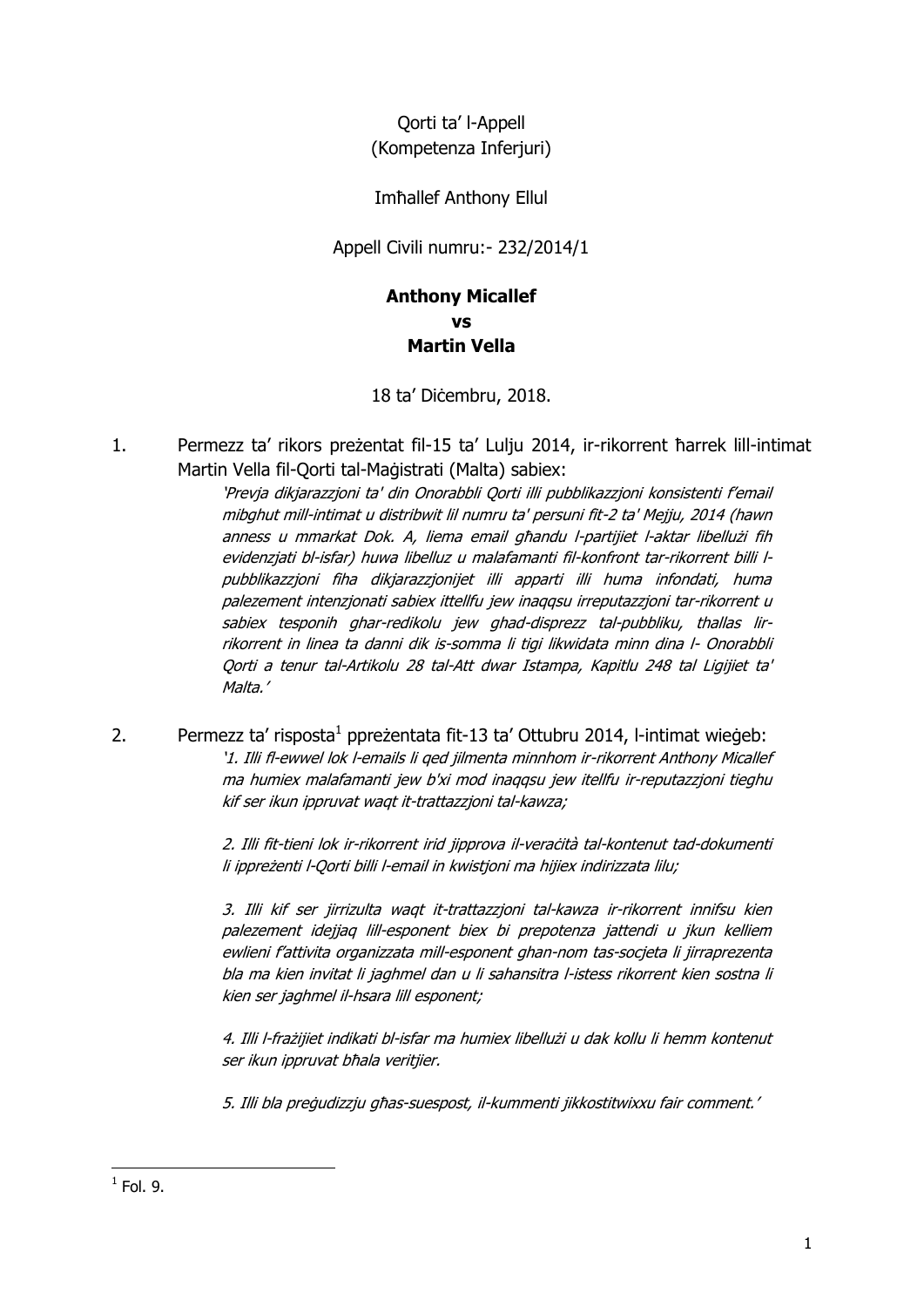3. Permezz ta' sentenza mogħtija fit-22 ta' Jannar 2018, il-Qorti tal-Maġistrati (Malta) iddeċidiet kif ġej:

'**Tichad** l-eccezzjonijiet kollha ta' l-intimat u, ghalhekk

**Tilqa** it-talbiet attrici kollha u ghalhekk

**Tiddikjara** illi l-emails mibghuta mill-intimat fil-2 ta' Mejju 2014 lill terzi persuni kienu jikkontjeni kliem u allegazzjonijiet illi kienu malafamati u libelluzi filkonfront tar-rikorrent u, a tenur tal-Artikolu 28 tal-Kap 248 tal-Ligijiet ta' Malta, u ghalhekk

**Tikkundanna** lill-intimat Martin Vella ihallas lir-rikorrent Anthony Micallef issomma ta' elfejn Euro (€2,000) bhala danni likwidati minn dina l-Qorti.

Spejjez tal-proceduri odjerni ikunu kollha a kariku ta' l-intimat.'

- 4. Illi minn din is-sentenza appella Martin Vella. L-aggravji tiegħu huma li:
	- i. l-Ewwel Qorti għamlet apprezzament skorrett tal-fatti u ligi;
	- ii. il-quantum tad-danni huwa eċċessiv tenut kont l-kontenut tal-emails in kwistjoni u n-numru limitat ta' qarrejja tal-kitba.

5. Talab għalhekk illi din il-Qorti: 'tirrevoka s-sentenza tal-Qorti tal-Maġistrati (Malta) tat-13 ta' Jannar 2018, billi wara li tilga' l-eċċezzjoni fil-mertu tal-esponenti, tiċħad it-talbiet attriċi – blispejjeż kontra tiegħu.'

## **Preliminari.**

- 6. Fit-talba tiegħu, l-appellant talab lil din il-Qorti tirrevoka s-sentenza tal-Qorti tal-Maġistrati (Malta) tat-13 ta' Jannar 2018 minflok tat-22 ta' Jannar 2018, li hi ddata korretta tas-sentenza. Żball tipografiku inkwantu aktar l-quddiem lappellant irrefera għas-sentenza appellata b' mod korrett, ossija, datata 22 ta' Jannar 2018.
- 7. In vista ta' dan, a tenur tal-artikolu 175 tal-Kodići tal-Organizzazzioni u Procedura Civili, din il-Qorti tordna li r-referenza għat-'13 ta' Jannar 2018 fittalba tar-rikors tal-appell in diżamina titħassar u tiġi sostitwita minflok bil-kliem '22 ta' Jannar 2018'.

## **Konsiderazzjoni.**

- 8. Il-fatti li jirriżultaw mill-atti huma s-segwenti:
	- Ir-rikorrent Anthony Micallef, għandu business privat tiegħu bl-isem ta' Office Group Limited, agenti ta' printers tad-ditta Konica Minolta. Kien ukoll il-President tal-Maltese Libyan Chamber of Commerce;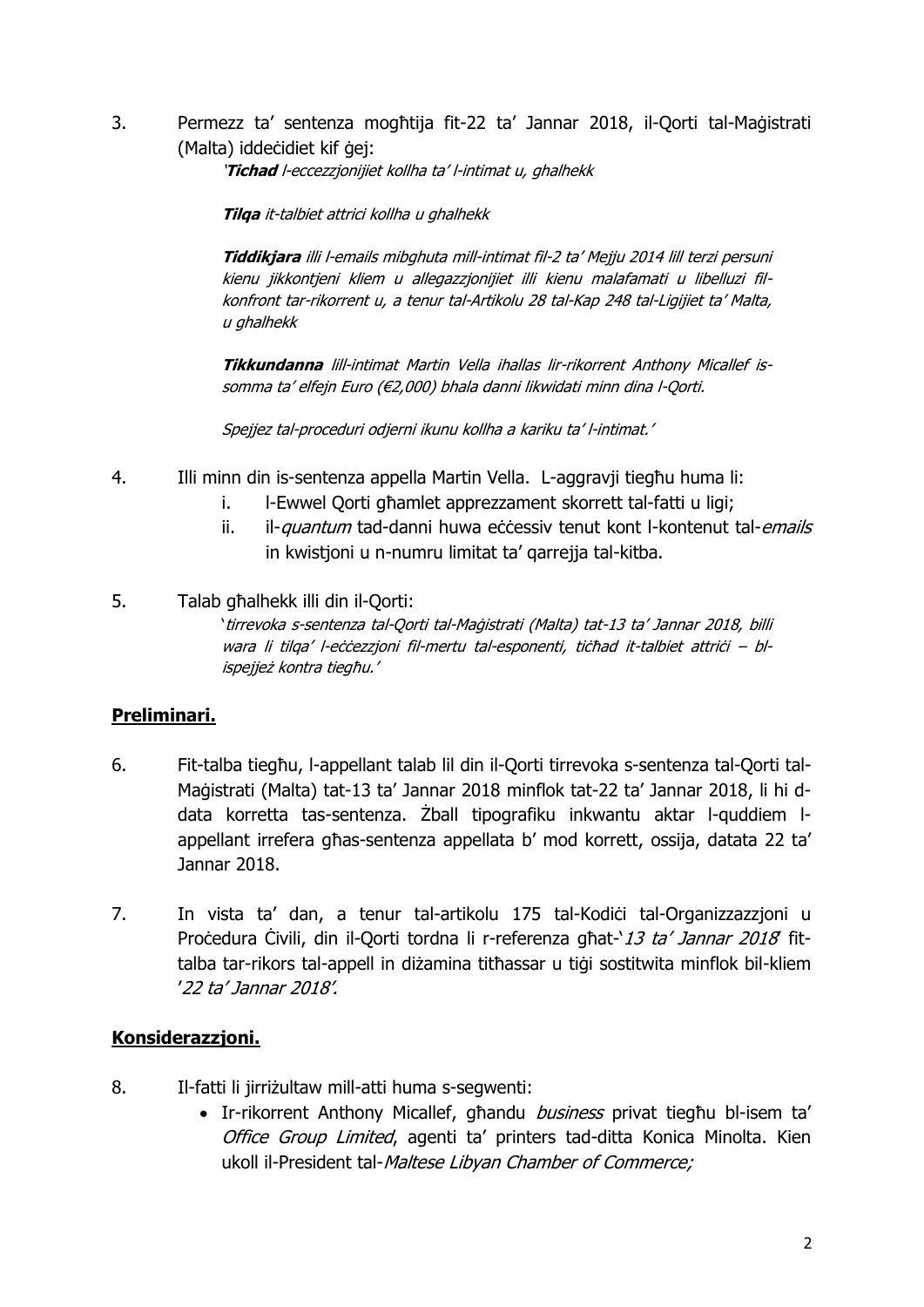- L-appellant Martin Vella jaħdem fil-gasam tal-*publishing* u fiż-żmien in kwistjoni kien il-proprjetarju u l-editur ta' magazine bl-isem Property & Life, u kif ukoll kien l-editur ta' rivista bl-isem Economic Update, propjeta' ta' Network Publications illi kienet timpiegah;
- Network Publications u Economic Update kienu gew inkarigati mill-Ambaxxjata Tuneżina sabiex jorganizzaw il-*`Malta-Tunisia-Libya B2B* Networking Forum 2014 illi sar f'Smart City fit-8 ta' Mejju 2014;
- Qabel l-appellant ġie nvolut fl-organizzazzjoni tal-imsemmija konferenza, bħala President tal-Maltese-Libyan Chamber of Commerce l-appellat kien iddiskuta l-possibbiltà illi tiġi organizzata tali attivita mal-Ambaxxatrici tat-Tuneżija u kellu jindirizza l-konferenza fil-ftuħ;
- Madanakollu, hekk kif l-appellant assuma r-reponsabbiltà talorganizazzjoni tal-Konferenza, il-programm tal-attività illi kien ġie redatt mill-Ambaxxata ġie mibdul u l-appellat ma' baqax aktar indikat bħala kelliem tal-konferenza;
- Dan wassal għal skambju ta' korrispondenza bejn il-partijiet fejn ġew ikkupjati ukoll terzi, li huwa l-mertu tal-kawża fl-istess ismijiet bin-numru 157/14FDP li qed tiġi deċiża llum ukoll;
- Permezz ta' Note Verbal li ġġib id-data tat-2 ta' Mejju 2014, l-Ambaxxatriċi Tuneżina, irriaffermat ix-xewqa tagħha illi l-appellat jipparteċipa flimsemmija Konferenza; 2
- L-appellant ġie a konoxxenza ta' l-invit uffiċjali lill-appellat u fit-2 ta' Mejju 2014 kiteb lill-Ambaxxatrici Tuneżina email ta' tlett faċati fejn insista dwar l-oġġezzjoni tiegħu.<sup>3</sup> Din l-*email* hija l-meritu tal-proċeduri odjerni u fiha ngħad is-segwenti:

Dear Ambassador,

We fully understand your position and why you sent the invitation, however, our position remains the same in the light of threats made against us by the said President of the LMCC.

The LMCC have registered members from the Libyan Libyan-Maltese Chamber of Commerce to the Forum, but the President CANNOT be welcomed and will be barred from entering by security. This is an event which is costing us thousands and Mr Micallef is not welcome. He has done events last year and this year and did not want us there, so we respected that and do not want him in any of our events for a number of reasons and We DO NOT want him.

On the other hand, please inform that President he can send someone instead of him, but that our programme does not allow any of his representatives to speak, as we have made commitments with Hon Ministers and other VIP guests, with Mr Michael Frendo moderating the

**<sup>.</sup>** <sup>2</sup> Fol. 47 tal-każ numru 157/14FDP fl-istess ismijiet.

 $3$  Fol. 2 – 4.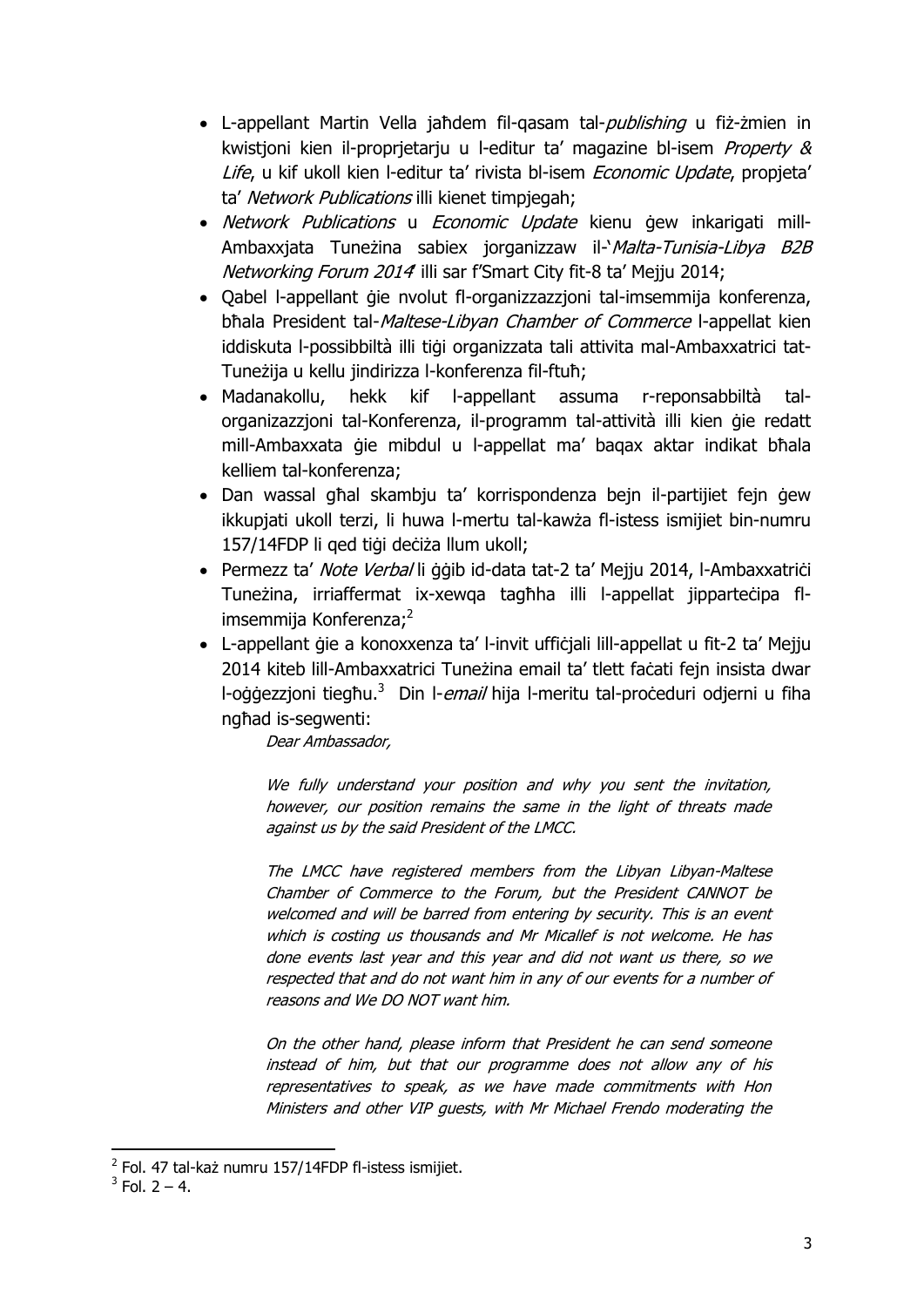first session. We do realise that Mr Micallef has been putting a lot of pressure behind the scenes and to you personally, but we kindly request you to respect our position and that also Mr Micallef respects our position mainly that his cannot participate. He can always send a delegate from the LMCC to represent him and this we can confirm. I believe that his vice-President and his Administrative Secretary requested they come and I told them they can, so please relay this message **as we do not wish him to disrupt our event**, or come to our event and ride on our back at our own expense.

On a personal level, please note we have been working extremely hard for this event and we have over 25 exhibitors from Malta and Mr Micallef's presence will not influence the outcome or nor have a bearing, as we have guaranteed maximum success.

This Forum will be a huge success and there will be plenty of chances that we are creating and a plethora of opportunities of partnerships between the Tunisian, Maltese and Libyan community and this is not gong to certainly disappear because there is one person not in it, who is not influential to the event. We have confirmed all speakers, registered over 400 delegates and exhibitors have taken stands and it is too late in the day to make any U-turns.

We hope you appreciate the fact that we are conceding enough room to accept other members or representatives from the LMCC **but Mr Micallef is not wanted and cannot come. I do not have an personal problems with Mr Micallef. Mr Micallef has problems with our company and with interests our company represents, and has tried to defame us and slander us, and is always harming our interests wherever he is. Mr Micallef cannot attend or try to disrupt our event, as we are having to fork out over Euro 25,000 for the organisation and we will hold him fully responsible. I have shown Anchelique just small part of the costs this morning.**

Please understand this is not a personal issue and it is our collective decision and we cannot undestand why this when you have requested us launch a new Maltese-TunisianLibyan Chamber of Commerce, which has attracted the interest of local banks, members of the business community and other traders with North Africa who have expressed their wish to setup this Chamber and that is why we write to the Chamber of Commerce yesterday.

As regards to Malta Enterprise we have invited them and they have not acknowledged but they are welcome attend. It is up to them to confirm registration, we cannot chase everyone and tell them to come. They are free to attend and I believe they are sending someone as someone called today. We work with ME and have no problems here at all.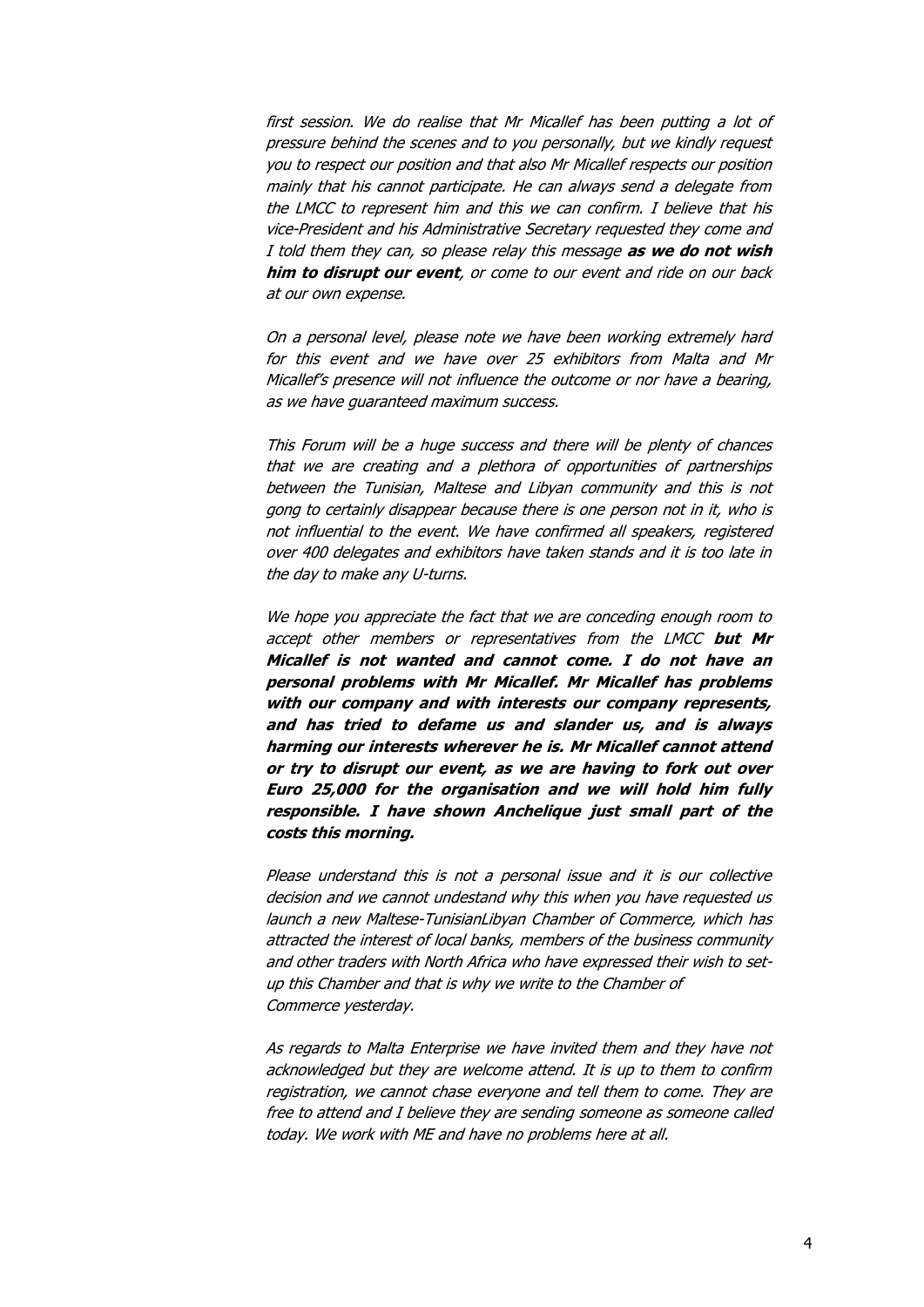The Malta Chamber of Commerce, Enterprise and Industry President Mr David G Curmi who is our great friend and main sponsor as Msv for our Top Entrepreneur Awards,was scheduled to speak, however, he will be abroad and he ahs informed me he is sending a delegation from ME to attend. We work together with the Chamber, so there are no problems here too and I know why you are worrying about this, when we have MHRA, GRTU, MIM, EIE, OPM, and over 23 constituted bodies attending.

Finally, please note that it is not just up to me to decide on such a gesture of honour, as I do not work alone and our reputation with "The Economic Update", which is Malta's number 1 business publication stands and ranks at the top. We want to play a great role in the future in bringing together the three countries business communities.

What we want to see is positive attitude and gestures from Mr Micallef himself not threats, lies and coercion to try to intimidate us. Please note we had already Mr Micallef email to register but he refused, preferred to make an issue out of nothing, insisting to speak, actions which are arrogant, irresponsible and unethical.

While we hope to have made a step by allowing other members from LMCC to attend, this should also have no influence on whether the Embassy wants to continue to work closely with us, since we are catalysts to make successful are working.

We would have actually appreciated you talk to us directly on this concern, and the programme of the forum has been changed as the one we have sent you in order to allow the important persons that do really have influence in trade and commerce between all three countries, and it is mainly those people who take decisions. You have asked us to organise this and we are doing this with the best that you can get and in our way, as we have full experience and confidence, having organised all the major B2B events in Malta over past five years.

I have just been on the line with Minister Mizzi, and with the list of speakers we have, we cannot accommodate any other due to time restrictions and schedule, as well as the sponsors and exhibitors paying wanted it to be that way too and we have to honour and respect that, as the success depends also on the people who are supporting paying for booths and exhibiting.

This is not about me or Mr Micallef, it is about Malta-Tunisia-Libya. **Mr Micallef is a negative, destructive and obstinate person, as we had given him plenty of opportunities and offered him our handshake in past, but he refused and instead wanted only to harm us.** The responsible and positive attitude must come from Mr Micallef and not vice-versa.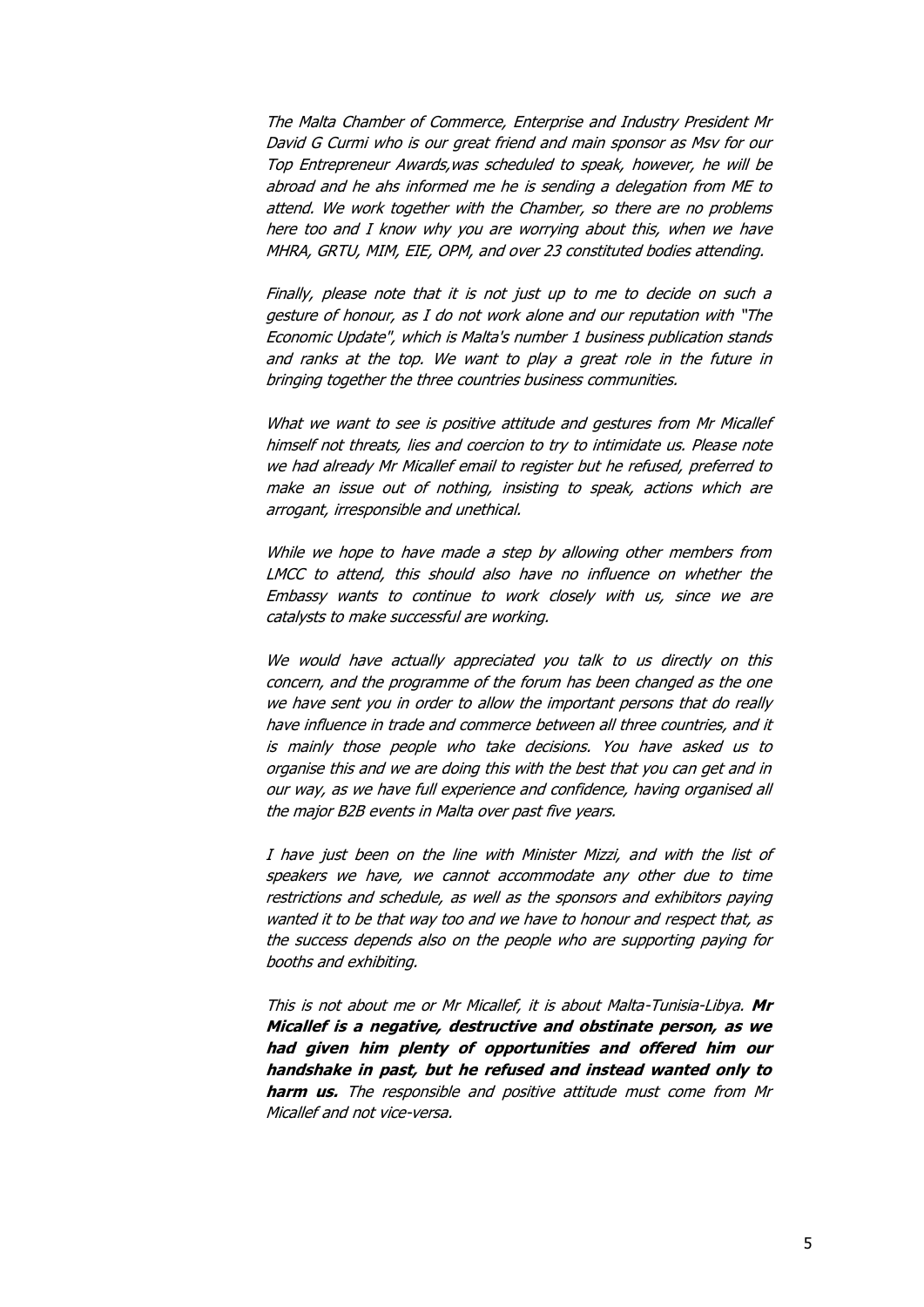At moment I am very busy with operations and meetings, so if you wish we can discuss this Monday please, as at the moment we have plenty of logistical problems to contend with.

Please note we are fully responsible with programme (we are bringing in key note speakers and paying for their services too) logistics, security, safety, invites, registrations, audio, location, chairs, marquee, carpeting, sound, lunch, cleaning, ambulance stand-by, police, internal and external security, etc.

We are also paying for accommodation of the Libyan Orchestra and offering free coffee and biscuits, including free books to the Tunisian delegates, as well as souvenir pack and free workshops, so I think our goodwill, positive attitude and also responsibility cannot be called to question as we are doing more than requested.

I suggest brief meeting Monday and I am discussing this during the weekend but if Mr Micallef really wishes to sincerely attend, **then he must make a formal apology in front of you and offer his handshake as gentlemen should do, not continue to do things behind our backs. I think we cannot do more than that.**

Finally, the success of this forum depend andlay with our hard work, guaantee and commitment, and not the presence of an individual.

Thanking you earnest understanding and attention, I remain.

Yours sincerely Martin Vella<sup>4</sup>

 Fil-5 ta' Mejju 2014, l-Ambaxxatrici Tuneżina kitbet lir-rikorrent appellat fejn għarrfitu bis-segwenti:<sup>5</sup>

Dear Mr. Micallef,

Further to the program I sent to Mr. Vella showing that you'll be a key speaker at the Forum, I received a letter from him, which I found very irrespectful towards you and towards me.

I am sorry to sent you his letter but this man is threatening you and I am afraid of his reaction.

From my side, be sure that I and my colleagues at the Embassy appreciate and respect you as well as the members of the Esteemed Libyan-Maltese Chamber of Commerce and if nobody from the chamber will come to our Forum we'll understand.

**.** 

<sup>&</sup>lt;sup>4</sup> Il-partijiet indikati bil-tipa grassa huma dawk li ġew immarkati bl-isfar fil-kopja ta' din l-email li ġiet eżebita mar-rikors promutur.

<sup>5</sup> Fol. 2.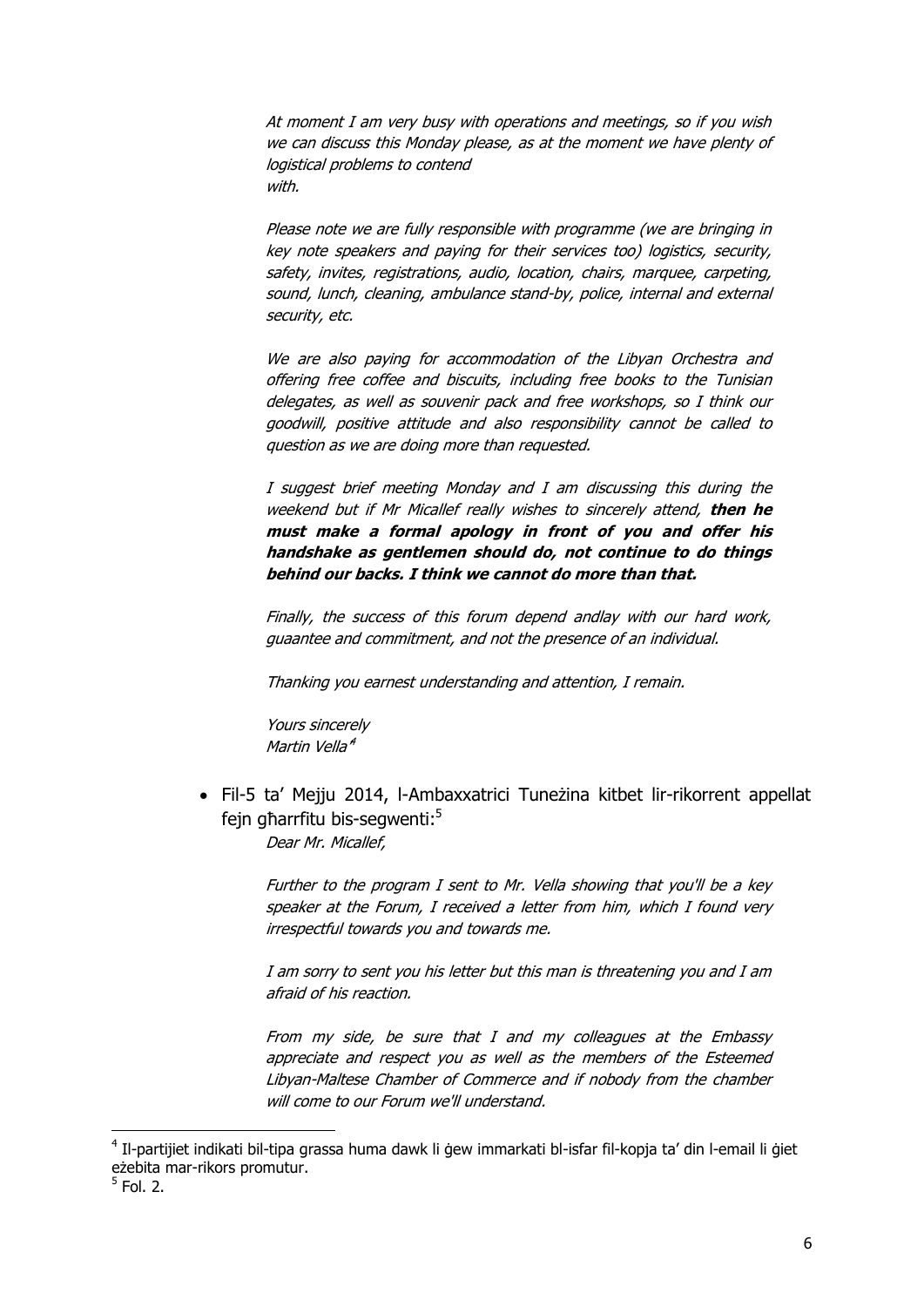But please, come to my reception on the 9th May.

I would like to add that this Forum will be an informative meeting and I hope that next year your chamber will be will be the initiator of the 2nd Libyan-Maltese Tunisian Forum, which will institute a Business Council related to the three Countries, under your supervision.'

- L-appellant jikkontendi illi fl-2013 l-appellat, bħala agent tad-ditta Konica Minolta, kien għamel pressjoni fuq impjegati tiegħu sabiex ibiegħulu 'printer' kbir, liema bejgħ huwa ma riedx jikkonkludi għax il-kundizzjonijiet ma kinux tajbin għalih. Skont l-appellant, hekk kif irrifjuta illi jixtri limsemmi printer, l-appellat kien qal lill-ħaddiema tiegħu illi kien ser ipattihielu. Igħid li sussegwentement, l-appellat kien għamel intervista fuq ir-rivista Economic Update, li tiegħu kien l-editur. Iżda ftit qabel ilpubblikazzjoni, l-appellat kien ilmenta li din kienet mimlija żbalji u talab li ma tiġix ippubblikata b' dan illi rrifjuta jħallas il-prezz ta' €1,200 għaliha. L-appellant jikkontendi li dana in-nuqqas ta' ħlas kien attwalment bi tpattija talli huwa ma xtarax l-*printer* mingħandu. Bħala riżultat, sid irrivista Economic Update, ossija John Formosa ta' Network Publications Ltd, kien irrabjat ħafna u insista mal-appellant illi l-appellat ma setax jipparteċipa bl-ebda mod fil-konferenza illi kienu qed jorganizzaw għall-Ambaxxata Tuneżina.
- Skond l-appellat wara li rrifjuta illi jħallas għal din l-intervista, l-appellant beda jattakkah u saħansitra fil-31 ta' Jannar 2014 kiteb email ta' erbgħa faċċati sħaħ lill-prinċipal tiegħu tal-Konica Minolta ġewwa l-Ġappun u f'pajjiżi oħra, sabiex jattakkah.<sup>6</sup>
- 9. Fl-ewwel aggravju l-appellant argumenta li l-ewwel qorti għamlet apprezzament ħażin tal-fatti. Jibda billi jilmenta li l-ewwel qorti naqset milli tidħol fil-meritu talkaż u cioé jekk il-kliem li l-appellat ilmenta minnhom humiex libellużi jew le, iżda evalwat biss jekk l-*emails* in kwistjoni humiex strumenti ta' kitba li l-kontenut tagħhom jista' jitqies libelluża a tenur tal-Kap. 248 tal-Liġijiet ta' Malta, meta dan il-fatt ma kienx kontestat.
- 10. Dwar il-kliem li l-appellat iqies li hu malafamanti, l-ewwel qorti qalet: ' ... l-fatt illi persuna jkollha problema ma' persuna ohra u ghalhekk ikun irrabjat ma' tali persuna ghal xi azzjoni illi huwa jhoss illi saret kontrih, ma jaghtih ebda licenzja sabiex jattakka ir-reputazzjoni tal-persuna l-ohra ma persuni ohra illi huma ghal kollox barra minn tali kwistjonijiet u illi ma kellhom ebda involviment fil-kwistjoni ta' bejniethom.

Il-fatt illi l-intimat hass il-htiega li jiccirkola l-email b'allegazzjonijiet u deskrizzjoni tar-rikorrent bhala 'negative, destructive and obstinate person' u

**.** 

 $6$  Fol. 62 sa 65 tal-Avviz Nru 157/14.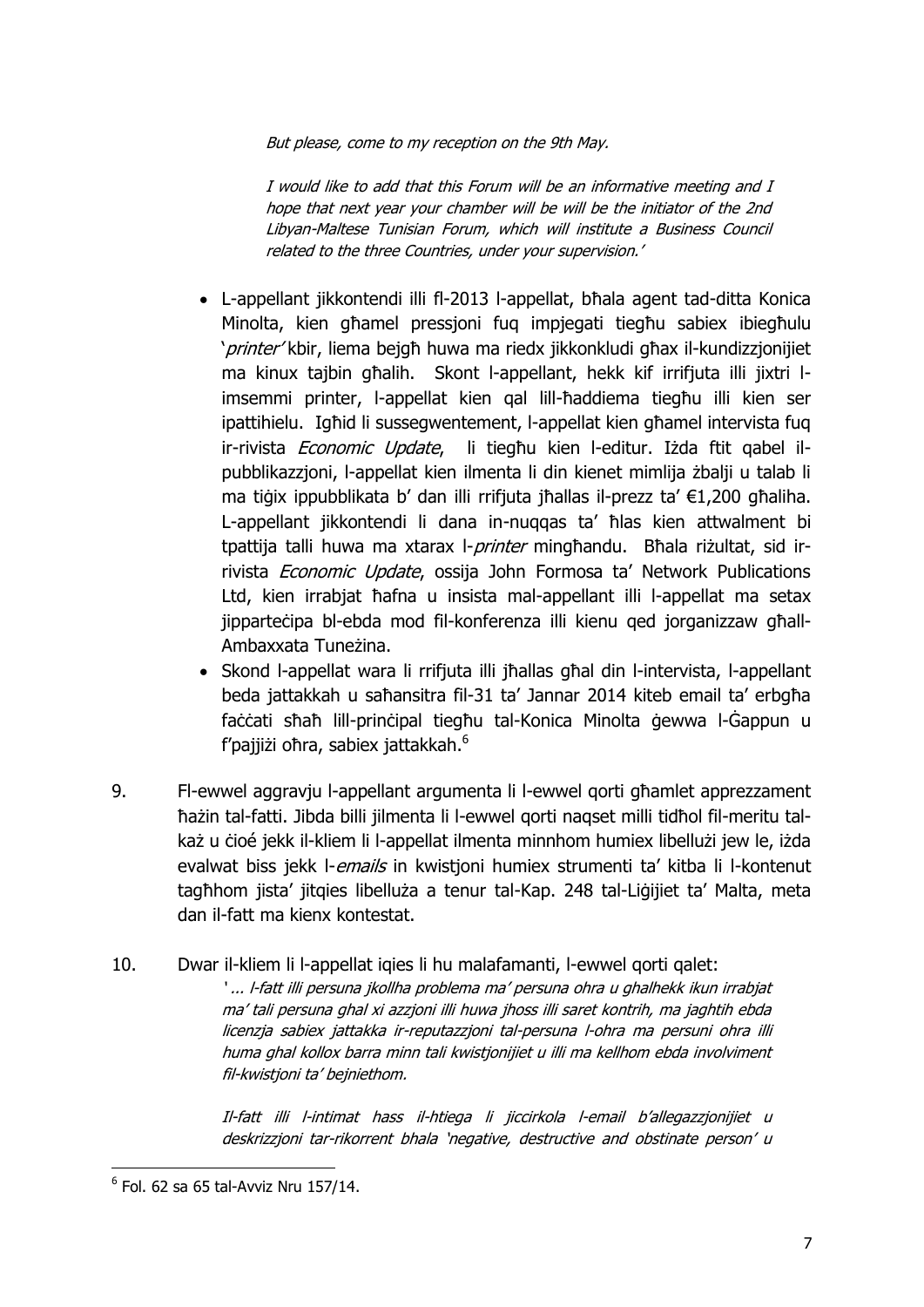bhala persuna illi "continue to do things behind our backs" mal-Ambaxxatrici Tuneżina w ic-Charge D'Affair taghha juri l-intenzjoni cara ta' l-intimat - illi jaghmel hsara lir-rikorrent u jipprova jimmalafama u jhassar ir-reputazzjoni tarrikorrent ma' tali persuni.'

- 11. L**-**appellant jikkontendi iżda li l-kliem 'persona non grata' u 'undesirable or unwanted person' kif ukoll kummenti bħal 'Mr Micallef is a negative, destructive and obstinate person' għandhom jitgiesu bħala value judgments u fair comment da parti tiegħu, ħlief il-kliem '*persona non grata'* liema kliem huwa gie dirett juża mid-Direttur tiegħu. Jinsisti ukoll li dan sar fl-isfond ta' theddid u raġunijiet oħra li jirriżultaw mill-provi. Jilmenta mbagħad li huwa qatt ma ntalab jispjega jew jivverifika l-*emails*, korrispondenza jew dokumenti mportanti oħra li deherlu li ġew skartati mill-Ewwel Qorti. B'riferenza għall-każistika tal-Qorti Ewropea għad-Drittijiet tal-Bniedem, argumeta ulterjorment li kuntrarjament għalrapportaġġ ta' fatti, value judgments ma jistgħux jiġu ppruvati u l-Qorti għandha tieħu biss in konsiderazzjoni jekk hemmx bażi fattwali suffiċjenti sabiex isiru. Jishaq ukoll li kien in *buona fede* u li s-sors tal-informazzjoni u lkummenti li kiteb kienet attendibbli oltré li ġiet issostanzjata b'dokumentazzjoni. Ikompli billi jgħid li l-apprezzament tal-fatti żvolt mill-Ewwel Qorti kien għal kollox skorrett inkwantu huwa kien biss impjegat ta' Network Publications Ltd li kienet il-proprjetarja u tippubblika l-'*Economic Update'* u li ħallset għall-ispejjeż kollha tal-attività li saret u f'dan is-sens jirreferi għal dokumentazzjoni kopjuża ppreżentata mar-rikors tal-Appell tiegħu.
- 12. Din il-kawża hi biss dwar l-email li ntbagħtet lill-Ambaxxatriċi Tuneżina fit-2 ta' Mejju 2014. Email li ntbaghatet lill-Ambaxxata Tuneżina u lill-Ambaxxatrići Tuneżina.
- 13. F'każ ieħor fejn il-Qorti tal-Maġistrati trattat allegazzjonijiet ta' libell u malfamazzjoni bil-mezz ta' email,<sup>7</sup> irreferiet għas-segwenti brani mill-ktieb ta' **Gatley on Libel and Slander**:

'A comment is a statement of opinion on facts. It is comment to say that a certain act which a man has done is disgraceful or dishonourable; it is an allegation of fact to say that he did the act so criticised. "A libellous statement of fact is not a comment or criticism on any thing". But while a comment is usually a statement of opinion as to the merits or demerits of conduct, an inference of fact may also be a comment. There are, in the cases, no clear definitions of what is comment. If a statement appears to be one of opinion or conclusion, it is capable of being comment. (para. 697, pagna 294).

...

**<sup>.</sup>** <sup>7</sup> **Dr Charmaine Xuereb (ID 202764) u Mark Cilia La Corte (ID 381261) vs Bernice Ebejer (ID 435886M) u Raymond Gatt (ID 527575M)**, deċiż fil-11 ta' Novembru 2013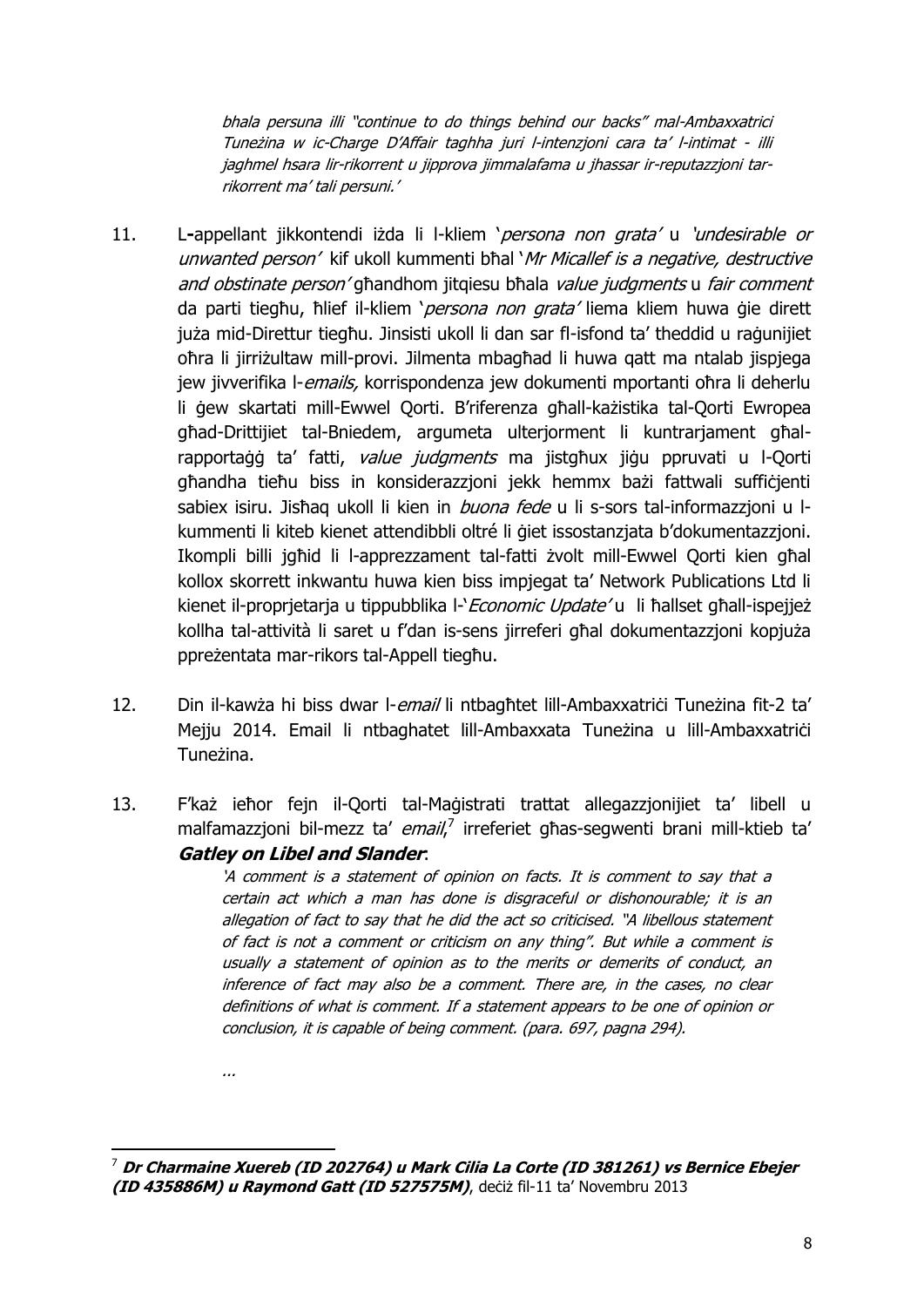To succeed in a defence of fair comment the defendant must show that the words are comment, and not a statement of fact. He must also show that there is a basis of fact for the comment, contained or referred to in the matter complained of. Finally, he must show that the comment is on a matter of public interest, one which has expressly or implicitly put before the public for judgment or is otherwise a matter with which the public has a legitimate concern. If, however, the plaintiff can show that the comment was not made honestly or was actuated by malice, he will defeat the plea.'

- 14. Din il-Qorti tqis li l-kliem:
	- 'Mr Micallef has problems with our company and with interests our company represents, and **has tried to defame us and slander us**, and **is always harming our interests wherever he is**' ;
	- 'as we had given him plenty of opportunities and offered him our handshake in past, but he refused and **instead wanted only to harm us'**;

Kliem li jallegaw fatti li jekk huma veri jistghu jigu verifikati. Għalhekk ma jistax jingħad li dak li nkiteb mill-appellant hu biss opinjoni. F'dan ir-rigward ma tressqux provi li jistghu jwasslu lill-qorti biex tikkonkludi li l-fatti allegati millappellant huma veri. Ghalkemm il-konvenut xehed dwar x'qalulu Andre Riberio u Steve Holland, baqa' ma ressaqhomx bhala xhieda. Għaldaqstant, l-ewwel qorti kellha dritt ma tibbazax id-deċiżjoni fuq dak li xehed l-appellant dwar x'kien qallu ħaddieħor li ma xehedx fil-kawża. Il-qorti zzid li l-fatt li kien hemm dizgwid bejn l-appellant u l-appellat jew Network Publications Limited, m'hijiex prova suffiċjenti li l-appellat għamel dak li allega l-appellant fl-email oġġett talkawża. L-istess jingħad fir-rigward tal-email datata 17 ta' Ottubru, 2013 li ppreżenta l-appellant u li suppost l-appellat kien bagħat lil Ribeiro, Holland u certu Festari, kif ukoll id-dokumenti l-oħra li ppreżenta l-appellant. Il-konklużjoni tibqa' li l-fatti allegati ma ġewx ippruvati, minkejja li l-appellant invoka d-difiża tal-verita tal-fatti (ara r-raba' eċċezzjoni).

- 15. Il-kliem "Mr Micallef is not wanted and cannot come", zgur li m'huwiex malafamanti. L-awtur tal-email kien giegħed sempliċiment jagħmilha ċara li ma kellux pjaċir bil-presenza tal-appellat fit-Tunisian Maltese Libyan Forum fit-8 u 9 ta' Mejju, 2014.
- 16. Margaret Brincat, li kienet taħdem mal-appellant u *partner* tiegħu, xehedet illi lappellat kien biddel l-attitudni magħha ukoll wara l-imsemmija intervista u kellu atteġġament irrabjat iżda ma qalitx li kien ipprova jagħmel ħsara jew jinġurja lill-appellant jew ta' Network Publications, kif allega l-appellant.
- 17. Imbagħad il-kliem, 'Mr Micallef is a negative, destructive and obstinate person', jista' jikkwalifika bħala kumment. Pero' jista' jitqies bħala *fair comment* jekk bażat fug fatti li jissemmew, ukoll b'mod generali, lill-garrej jew huma 'of public knowledege'. F'dan il-kaz l-email ma fihiex riferenza għall-fatti, u b'hekk il-qarrej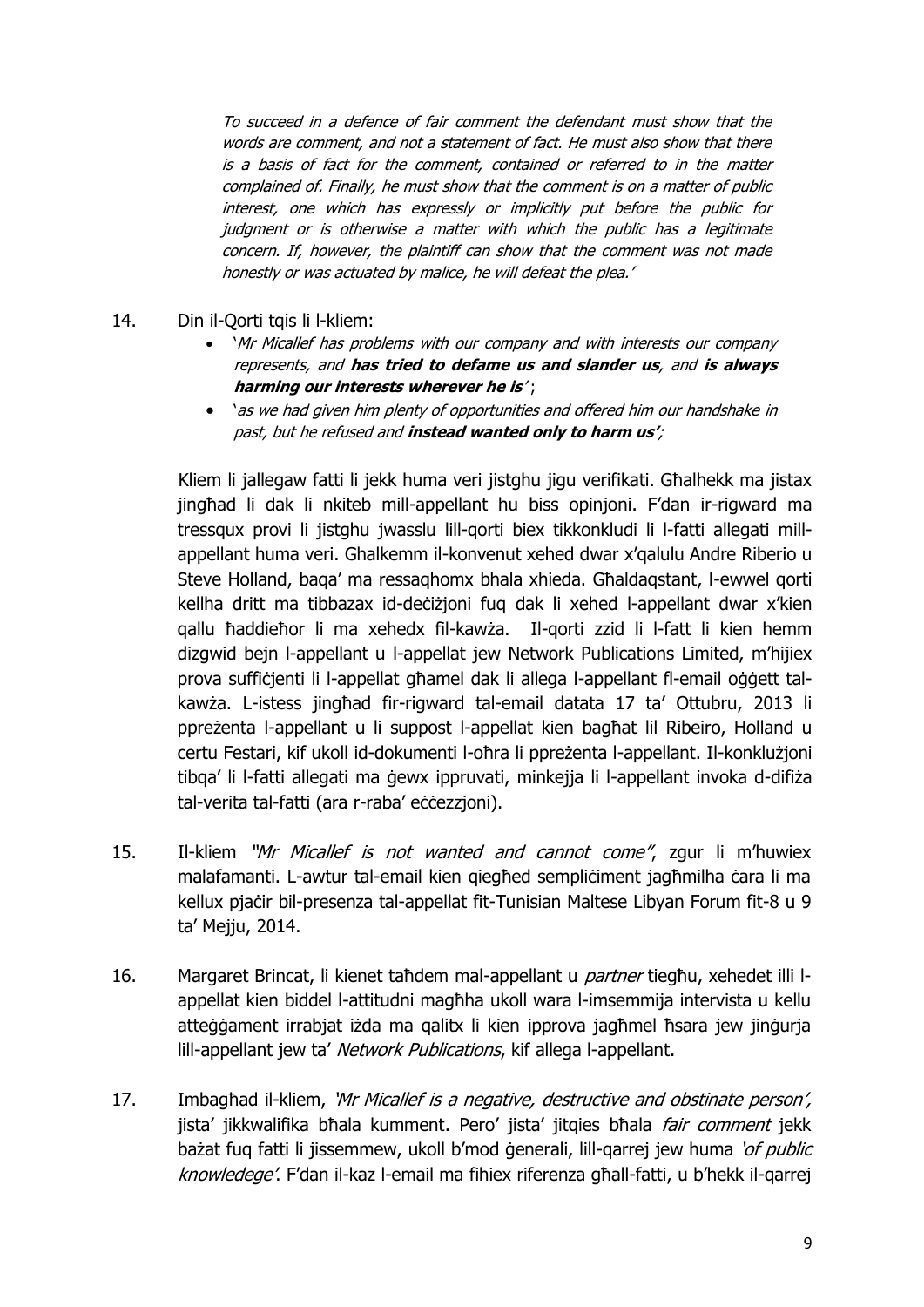tal-email ma setax jasal għall-konklużjoni. Għalhekk ma tirnexxix id-difiża ta' fair comment li l-appellant ta fil-ħames eċċezzjoni.

- 18. Dwar dik il-parti tal-aggravju tal-appellant fis-sens illi l-organizzatur talkonferenza kienet Network Publications Limited, l-appellant hu l-awtur tal-email oġġett tal-kawża. L-appellant xehed li l-emails simili għal dik datata 25 ta' April, 2014, "...ħriġniha fuq struzzjonijiet diretti mid-Direttur tagħna is-Sur John Formosa, li kien jaqra kull email, u japprova qabel nibgħatuha". Il-verżjoni talappellant m'hijiex korraborata minn John Formosa ġialadarba ma xehedx, u f'kull każ l-awtur tal-email kien l-appellant. Għalhekk irid iwieġeb personalment għal dak li kiteb u ffirma għalih, u m'għandux jedd jipprova jfarfar irresponsabbilta' fuq ħaddieħor.
- 19. Għaldaqstant tiċħad l-ewwel żewġ aggravji.
- 20. Finalment l-appellant jikkontendi li l-*quantum* tad-danni huwa eċċessiv tenut kont l-kontenut tal-*email* in kwistjoni u n-numru limitat ta' garrejja tal-kitba.
- 21. L-ewwel qorti ma spjegatx x'wassalha sabiex tikkundanna lill-appellant iħallas is-somma ta' elfejn ewro (€2,000). M'hemmx dubju li meta tiġi biex tillikwida ddanni li għandhom jitħallsu lill-attur f'dawn ix-xorta ta' kawżi, il-Qorti tal-Maġistrati (Malta) għandha diskrezzjoni wiesgħa.
- 22. L-email in kwistioni intbaghtet lill-Ambaxxata Tuneżina u l-Ambaxxatrići Tuneżina, li evidentement ma tatx piż għal dak li kiteb l-appellant fir-rigward tal-istima li kellha fil-konfront tal-appellat. Tant hu hekk li fl-email datata 5 ta' Mejju, 2014 assiguratu, 'I and my colleagues at the Embassy appreciate and respect you as well as the members of the Esteemed Libyan-Maltese Chamber of Commerce'. Dikjarazzjoni li fiha nnifisha hi vot ta' fiduċja fl-appellat.
- 23. Hu fatt li:
	- i. l-email intbgħatet personalment lill-ambaxxatrici Tuneżina u lillambaxxata Tuneżina. F'Malta l-ambaxxatrici Tuneżina gegħda tirrapreżenta Stat barrani;
	- ii. Il-fatti allegati fil-konfront tal-appellat ma jpinguhx bħala persuna ta' fiduċia, u dan hu wkoll rilevanti meta tqies li l-appellat jopera filkummerċ u hu President tal-Libyan Maltese Chamber of Commerce. Kliem li jattakka r-reputazzjoni tal-appellat;
	- iii. L-email intbgħatet minħabba diżgwid li Network Publications Limited kellha ma' Anthony Micallef dwar intervista miegħu li kellha tiġi pubblikata fir-rivista Economic Update. Jirriżulta li l-appellat kien irrifjuta li jħallas il-kont. Irrispettivament minn min seta' kellu raġun, fil-fehma tal-qorti l-appellant ma kellu qatt iħallat dak id-diżgwid mal-Forum li sar